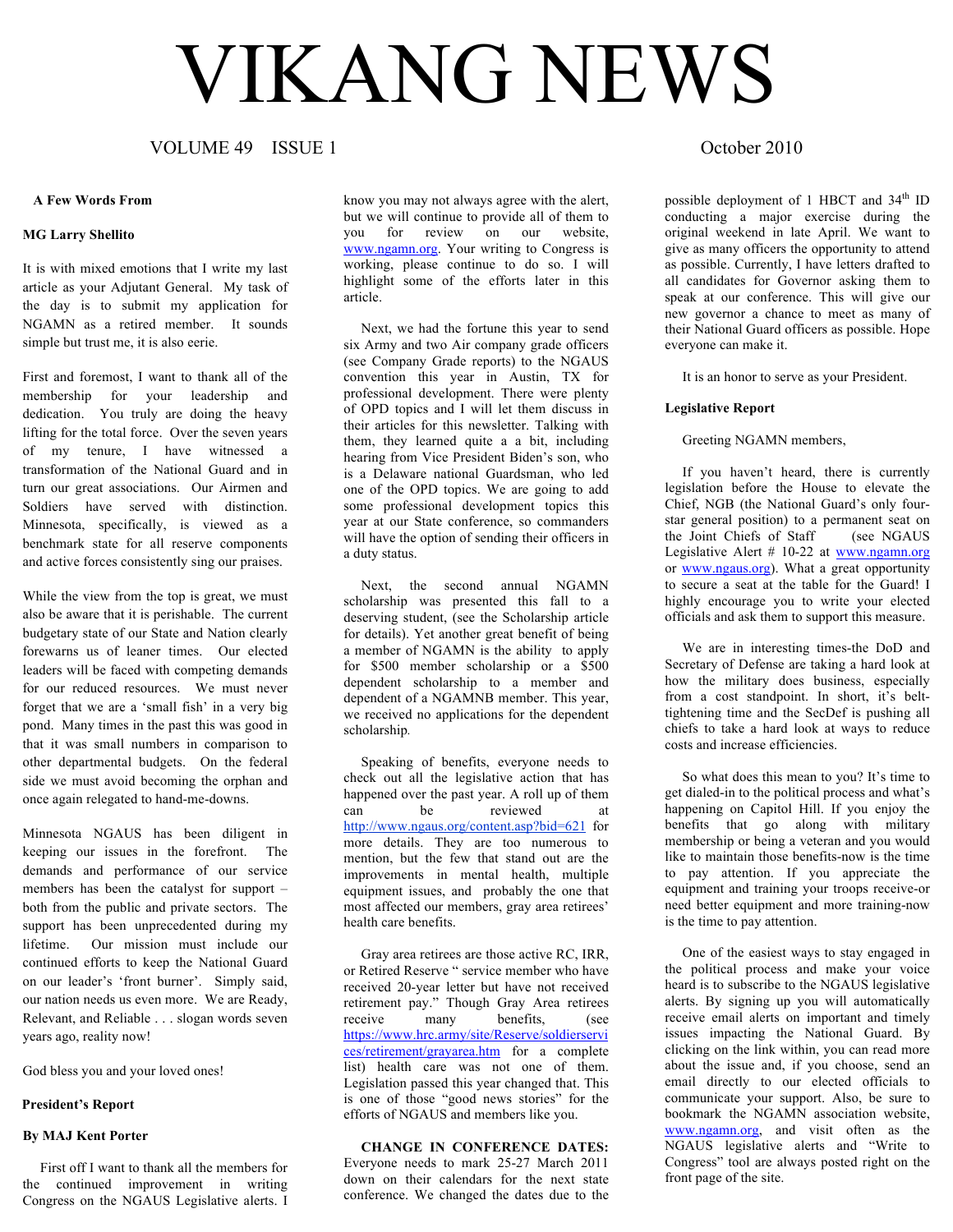Thomas Jefferson said "We in America do not have government by the majority. We have government by the majority who participate." I hope you will choose to participate in the political process.

#### **Respectfully submitted, Maj Brian C. Winter President-Legislative Affairs, NGAMN**

#### **Retired Article**

#### **By Col (Ret) Larry Burda**

A few notes from the Retired Luncheon

Retired luncheon was held Sunday, August 22, 2010, 12:00-2:30 at Austin Convention Center.

MN attendees were: Rod Hannula, Larry Burda (Air Delegate), Albin Timm, Tony Johnson, Wayne Becker, Jean McDonald and Jeri Longfellow.

 The Luncheon began with introduction of distinguished guests, former TAGs, and NGAUS staff members. Then nominations for Retired Air Representative were called for. Michelle Sweeney-KS, Nick Gritty-GA, and Ron Wagner of WI were nominated. We heard comments from the three nominees. MN cast its vote for Sweeney-KS. Ron Wagner of WI was declared the election winner and is the new Retired Air Representative.

 COL Pete Duffy, Deputy Legislative Director, was the principal speaker and he discussed a variety of legislative issues.

- TriCare for Grey Area Retirees has been approved, but the premiums are too costly. 2010 premiums are \$388.31/mo for Member-only coverage and \$976.41/mo for Member-and-Family coverage.
- Although it currently has no legs, support was requested for a bill to make Grey Area Retirees and family dependants eligible for Space A

Benefit, same as Active Duty

Military families.

- Regarding Equitable Retiree Pay, requested support for legislation to allow Reserve Retirement to be reduced from age 60 by 1 year for every 2 years after 20 year letter is received.
- Also 90 day service rule reduction for early retirement is not retroactive to September 11, 2010-It did not go forward because of Pay Go Rule with entitlements. The only way to action retroactive change might be through emergency spending authorized by congress.
- Suicide, PTSD, and depression. Approved effective May 10, 2010, mental health care for family is now available through the VA for 3 years

post-deployment. Also, Mental Health Providers are embedded at units during weekend Training through the Military Life Consultant Program.

- The Family Care Giver Bill was approved (S1933).
- Support was requested to amend the Post 911 GI Bill to include Title 32 Active Service (S3447). HR5933 bill addresses AGR better and includes distance learning issues.
- Last year MILCON of \$30 million was approved for Army & Air Guard.
- NGAUS will continue to work on Dwell time care legislation.

NGAUS offers Retired Life Membership for \$125. This is a very good value, so please encourage membership.

COL Ray McGill, who is leaving the NGAUS Board, was recognized for 15 years of exceptional service.

The next NGAUS Conference will be held August 27-29, 2011 in Milwaukee, WI. Retiree Luncheon concluded.

**A few words from the Executive Director**

#### **By CW5 (Bvt) (Ret)Walter D. Schulz**

The 132<sup>nd</sup> NGAUS Conference was held in Austin, TX 20-23 August, 2010. We had total of 58 attendees from MN, which consisted of 39 members, 12 spouses 5 guests. Our Officer Professional Development attendees have wrote great articles, (included in this newsletter) covering the conference. As you can see by the articles, everyone had a great time.

 I'd like to thank our delegates who took the time and served on the committees. Thanks to MAJ Kent Porter for all his support to the association, and to all Board members, Group Reps (past and future) who take time out of their busy schedules to attend meetings, collect dues etc. Thanks to MAJ (RET) Carl Madsen for all his time spent on the web, and thanks to Maj Brian C. Winter our Legislative President for all his time and effort spent on our Legislative issues. Legislative issues can be found on our web site at **www.ngamn.org** Please take time to check them out and voice your opinion by writing to Congress on these issues to ensure that we are heard and that our concerns are addressed

 Once again this year there will be a Holiday dinner at Fort Snelling Officer's Club. All officers and retirees are welcome. One of the speakers for the event will be Assistant Adjutant General-Air BG Tim Cossalter. You will find a registration form in this newsletter.

 We also need to have a strong organization. We can build this through our membership, by encouraging eligible members to join and participate in the efforts we put forth. You can join the organization by visiting the National Guard web site at **www.ngamn.org** you can either join on-line via credit card or complete the application in this newsletter and mail to:

#### NGAMN

3530 E. Medicine LK Blvd.

#### Plymouth, MN 55441

 Finally I encourage you to attend our State Annual conference 25-27 March, 2011, to be held in Rochester, MN at Kahler Hotel.

#### **Webmaster Article**

 The association's website is constantly being updated and I encourage everyone to check it out.

#### **http://www.ngamn.org**

We offer online membership, both renewal and new members. A printable version in PDF format is available for those who want to mail a check.

 The bylaws are easily found and searchable, again available in webpage, PDF and Word formats. It is important for every member to read these bylaws so they know what governs our association.

 Every time a new piece of legislation is proposed by the National Association a link is placed on our website, enabling you to easily send an email to your representatives. This important piece is critical to the advancement of the National Guard as a whole, not just the association. All you need to do is input your zip code and your representatives are quickly linked to a draft letter, which you can edit, print, or email.

 The new logo for the organization is in the top left corner of the page, and printable versions are linked to the image. Click on the logo and a page will allow you to download color versions in several different formats.

 Information on the upcoming state and national conventions are always front and center on the home page. The closer we get to those events more information appears. In years past we have even allowed online registration for the state conference. This, along with the membership, is on an encrypted page, to protect your information.

 The Vikang news and all insurance information (SSLI) is available through links on the left side. Contact me if you want to be able to update your group's page.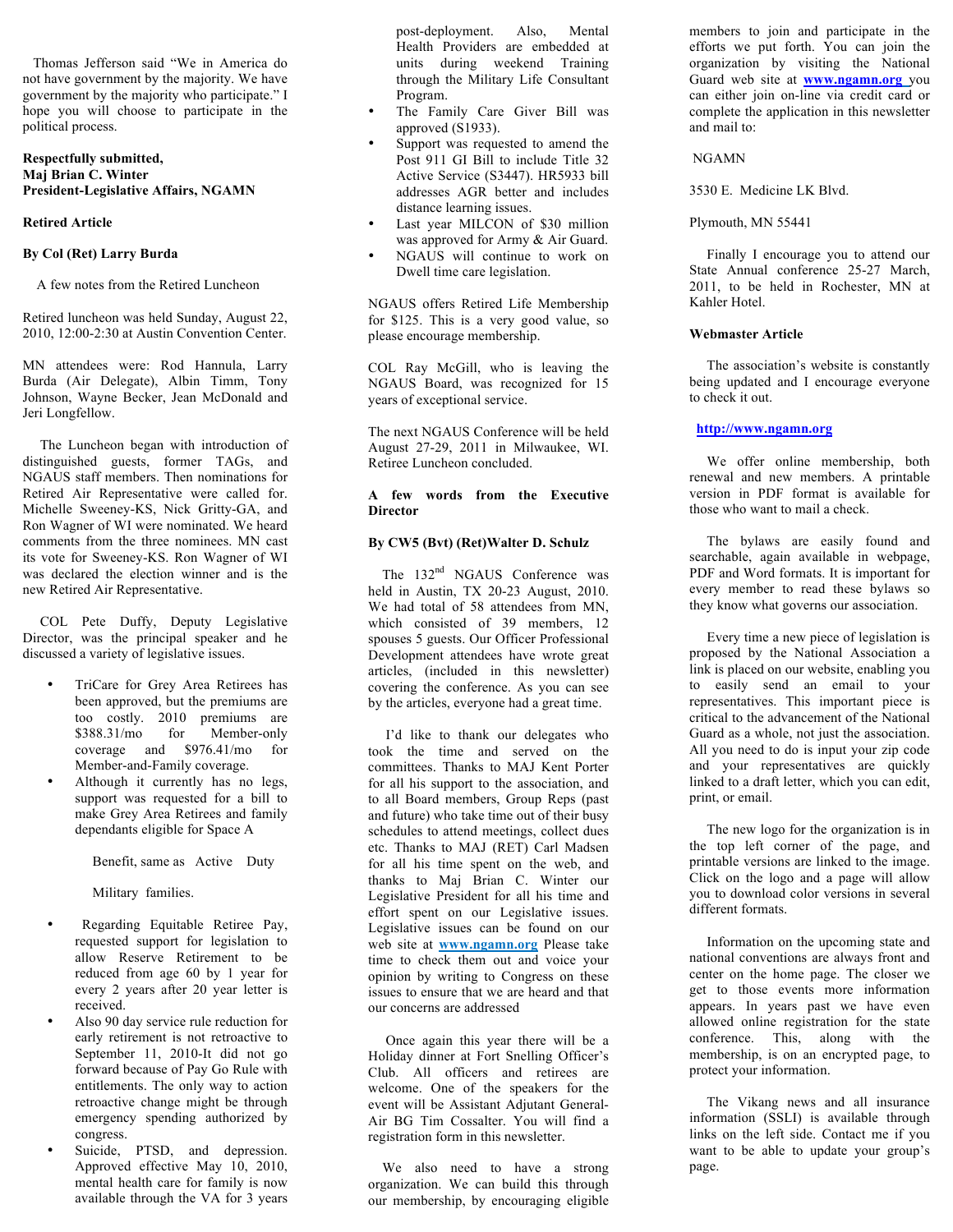The advertisers on the right have paid for the privilege of having their ad on our home page, please click and visit their website. We report to each company the number of clicks, complete with analytics so they can see the value of their advertisement. If you know of a company who wants to advertise on our website, have them get in contact with Walt Schulz. His contact information, and all board members, is listed on the contact page of the website.

 We have a presence on Face book as well;

#### **/www.facebook.com/national.guard.associati on.of.minnesota**

Or look for a face book link on the bottom left of the home page.

 I want to thank the association for trusting me with the website. It is my honor to keep it in good working order. If you notice anything you want to add, or corrections, please contact me at **carl.madsen@gmail.com**

#### **Carl Madsen-Major (Retired)**

## **34<sup>th</sup> Cbt Avn Bde – In the News**

For the first time in over five years the entirety of the aviation units in Minnesota was in the state for training summer 2010. Not since early 2005 has the aviation brigade been able at annual training to bring to bear the full combat power of the rotary wing assets of the state until annual training 2010 (AT10). COL Mike Huddleston, the  $34<sup>th</sup>$  Combat Aviation Brigade Commander, took full advantage of the collocation of his units flying the  $34<sup>th</sup>$ Infantry Division command group on Air Assault missions, the Marine Reserve Regiment on air movements, and the  $1/34<sup>th</sup>$ BCT with MEDEVAC training flights during XCTC. Flying during AT10 totaled over 300 flight hours and hundreds of passenger movements in just two short weeks of intensive air mission training. Hundreds of additional flight hours were flown supporting Maple Guardian in Canada and  $1/34<sup>th</sup>$  BCT at Camp Ripley for their pre-deployment XCTC event.

 Beyond training for mission readiness, the  $34<sup>th</sup>$  Cbt Avn Brigade is preparing two units for upcoming deployments. On November  $27<sup>th</sup>$  the MNARNG will see off the B/2-211<sup>th</sup> for a second tour in Iraq in four years. The 80 soldier unit will likely be stationed in Western Iraq flying the CH-47 Chinook helicopters conducting critical resupply and air movement missions throughout the theater of operation. The next deploying unit is bound for Afghanistan in the early part of 2011; C/2-  $211<sup>th</sup>$  is a MEDEVAC company comprised of detachments from Minnesota and Iowa. Best wishes and GODSPEED their safe returns from deployments in both theaters of operation.

 Always growing and transforming in Guard aviation, the helicopter units of the state will gain another important unit. The new unit is an additional medical evacuation detachment designated  $C/I-171<sup>st</sup>$  with three more UH-60 MEDEVAC helicopters on the way to the state to support the 30 personnel assigned within the unit. These additional airframes will be added to the heavy lift, air assault and medical evacuation helicopters of the MNNG enhancing the rotary wing capabilities within Minnesota.

As always, the  $34<sup>th</sup>$  Cbt Avn Bde stands ready to support units across the Guard in Minnesota as well as the citizens of the state while building deployment readiness for all federal missions here and abroad.

#### **Submitted by MAJ Patricia Baker**

#### **Division Separates' Report**

#### **By CPT Christopher P. Kline**

The 34<sup>th</sup> Red Bulls returned this year from a successful deployment in Basra, Iraq. BG Elicerio is selected as the new  $34<sup>th</sup>$  Infantry Division Commander. Special Troops Battalion (STB), 34<sup>th</sup> ID rolled up its colors and transformed into the Division Headquarters Headquarters Battalion (DHHB). LTC Matthew Vatter assumed command of the DHHB.

#### **Following Conference reports submitted by OPD (Officer Professional Development) attendees at NGAUS Conference in Austin, TX**

#### **208th Weather Flight 2010 NGAUS Convention Trip Report**

The  $208<sup>th</sup>$  Weather Flight (WF) sent three unit members to the 2010 NGAUS convention to receive a NGAUS 2009 Distinguished Mission Support Plaque. Selection for the trip was based on individual performance and recognition – a  $208<sup>th</sup>$  WF tradition of rewarding efforts that helped the unit achieve the group award.

 Senior Airman (SrA) Ryan Keever had been recognized as the Air Reserve Component Battlefield Weather Airman of the Year, primarily as a result of his service in Basra, Iraq from April to October of 2009, providing weather support to first the  $10^{th}$ Mountain Division and then the  $34<sup>th</sup>$  Infantry Division as the U.S. led Multi National Division-South took over for the British forces

in southern Iraq and then transitioned to 'out of cities' operations in the summer of 2009.

 Senior Master Sergeant (SMSgt) Daniel Gardner had been recognized as the Air Reserve Component Battlefield Weather Senior Non-Commissioned Officer of the Year. As the senior enlisted member of the Task Force XII and then Task Force 34 weather support team at Joint Base Balad, Iraq he managed weather support for missions varying from ground convoys to air transport of distinguished visitors.

 Lieutenant Casey Brown had been recognized as the Air Reserve Component Battlefield Weather Company Grade Officer of the Year. Lt Brown was the Staff Weather Officer for the  $10^{th}$  Mountain and then the  $34^{th}$ Infantry Division in Basra, Iraq from April to October of 2009. His airmen provided direct support and coordinated with private weather contractors to provide weather support to all Army operations in the Multi National Division-South.

The 208<sup>th</sup> WF received the Distinguished Mission Support Plaque on the basis of the support provided by unit members in a variety of missions. In addition to the three members mentioned above, seven other flight members served in Iraq (90% of eligible flight members) for a total of 1,398 CENTAF support days. 208th WF members distinguished themselves by not only providing outstanding support to a variety of Army missions, but in their willingness and ability to solve problems outside of the "standard" weather support mission – creating new support procedures, self training on and testing new equipment, and establishing new coordination procedures for private contract weather support as some examples. Additional CONUS missions brought the unit total to 3,252 support days, an average of 163 days per member. CONUS mission support covered a wide variety of missions in short term, quick response scenarios, including counter-drug assistance, weather support for flood emergency response, icing forecasts for C17 crews transporting a space station module, and even 25% of the flight volunteering on short notice for ORE/ORI augmentation in non-weather roles for the flight's parent Air Lift Wing, the  $133<sup>rd</sup>$ .

 The Distinguished Mission Support Plaque itself is awarded to five outstanding Air National Guard mission support (non-flying) units each year, with a Distinguished Mission Support Trophy going to the most outstanding unit. As such, it is a high honor to receive for a weather flight with only 16 members. The experience of receiving the award (and swapping coins) with the Command Chief and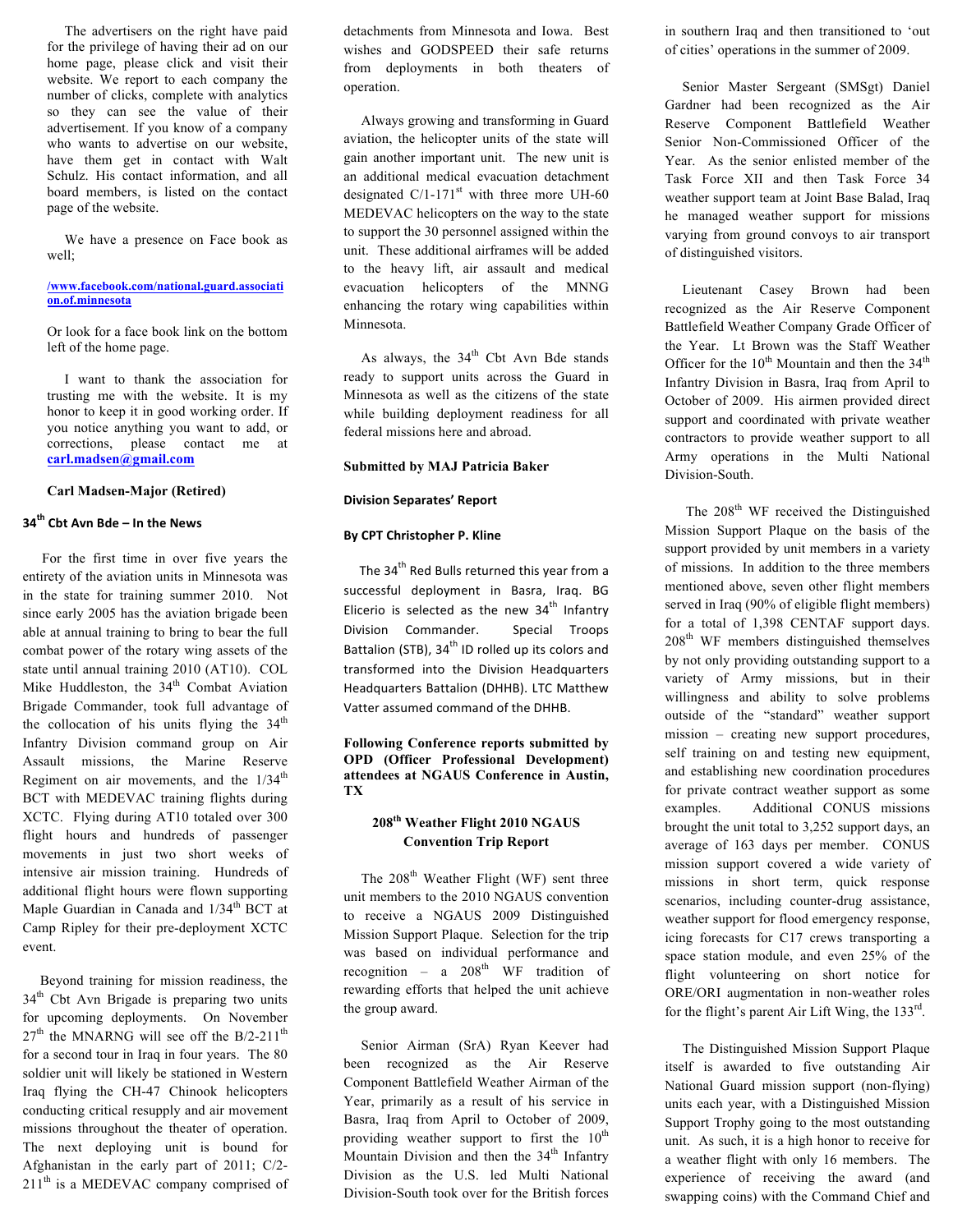Commander of the Air National Guard was both impressive and humbling to all three members – none of whom had attended a NGAUS conference before this.

 In addition to the award ceremony, the 208<sup>th</sup> attendees participated in the ticketed events and the hospitality night, taking the opportunity to swap war stories with guard members from across the country. SMSgt Gardner (having a little more personal military history than SrA Keever or Lt Brown) also had the opportunity to re-connect with several friends and associates from past adventures. Flight members also took the opportunity to explore the local music scene and a few local restaurants and SMSgt Gardner and his significant other took the bus to visit San Antonio, catching the Alamo and River Walk. Lt Brown was able to travel to Austin by motorcycle, visiting relatives along the way and catching some curvy roads in Arkansas on the way back.

 SrA Keever and Lt Brown also visited the exhibitors, collecting some significant information on both new weather equipment possibilities and field equipment of potential interest to the 208<sup>th</sup>, future funds provided!

All 208<sup>th</sup> NGAUS conference attendees were impressed with the significance and scope of events, appreciated the opportunity to attend, and look forward to having a chance to return in the future.

## **Lt Casey Brown 208th Weather Flight Minnesota Air National Guard**

#### **NGAUS 2010 Conference Article**

 This August I had the opportunity to attend the National Guard Association of the United States (NGAUS) national conference in Austin, TX. I've only been active in NGAUS for a short time so my intent was to find out for myself why my membership in the organization is important. Why should I be involved in this organization? Here are a few things I discovered:

> 1. NGAUS truly acts as the voice of the National Guard when working with our nation's political leaders. I've yet had the opportunity to work at a national level for the guard, but while at the conference I was introduced to the complex nature of business that takes place in our national capital. Often, I heard many veterans of the Washington D.C. "AOR" speak about the wickets that must be worked in order to get any agenda through and approved.

NGAUS provides an invaluable resource through its lobbying abilities and the human resources it hires in order to get National Guard issues elevated to the highest levels in our representative government. Military members in Washington aren't able to sell their agendas to publicly elected officials without an invitation, NGAUS ensures the voice of the National Guard is heard at the capital.

- 2. NGAUS is supported by the highest levels of the National Guard. During several of the breakout sessions I had the opportunity to hear from Gen. Craig McKinley, Lt. Gen. "Bud" Wyatt, and CMSgt Chris Muncy in an informal, personal setting which provided opportunities to hear what our guard leadership is thinking about in Washington. They provided insight into recommended career paths and rising missions that will most certainly play a part in the career of today's officer corp. They were also open to hearing about the concerns that officers, both Army and Air, had from working in the field. It was refreshing to hear that they're still aware that officers working the front lines and dealing with airmen and soldiers on a daily basis are one of the key components to growing a successful organization.
- 3. There are many great private partners in industry that are developing products to help the military execute the mission. The opportunity to tour the vendor floor provided a great chance to interact with product and software developers to get a glimpse into the research and development required to bring the highest quality equipment into the field. Again, these partners in industry were hungry to learn about how their products are actually used and open to ideas on how to improve them, making them more valuable to the end user. Many of them were excited to share the capabilities of their products and glad to demonstrate the effective employment of these systems.
- In the end, the biggest benefit of the organization is certainly the variety of people with different backgrounds that I had the opportunity to meet. There were representatives from all over the country and territories, both Army and Air, that I was able to connect with to share commonalities and ideas about what it means to be an officer in today's National Guard. Attending this type of event reinforces the fact that none of us are operating in a vacuum.

 I'm grateful for the opportunity I was give to represent the  $133<sup>rd</sup>$  Air Wing and the State of Minnesota. This conference

gave me the insight as to what NGAUS is and why it's such an important organization for any National Guard officer to be a part of. I'm looking forward to the next year's conference in Milwaukee; I fully expect it will be just as rewarding!

#### **Kurt Steinmetz, 1Lt, MNANG**

#### **133rd Airlift Wing**

#### **Conference Report**

#### **By Christopher V. Grupe**

I had a great opportunity to attend the 132nd General Conference this year for OPD. I'd like to thank the Maj. Baker and Maj. Porter for selecting me. The conference was held in the convention center at Austin, TX. We stayed in the Omni hotel which was a short walk to the convention center. The hotel accommodations were great and so was the food.

I arrived on Friday the  $20<sup>th</sup>$  of Aug. Once I checked in to the hotel I immediately went to the Company Grade Mixer which was held at Scholz Garden. I had a chance to network with other company grade officers from different states and territories. The food was amazing and I had my fill of BBQ & Texas Brisket. I thought if this was an indicator of future mixers and events, this conference was going to be a blast.

 On Saturday we did roll call is most memorable for me. I had the opportunity to attend OPD 3 years ago and enjoyed roll call then and look forward to it. Anything can happen at roll call and each state has its own method of garnering recognition. Some states threw candies that were local to their geographical area; others threw objects that had some tie to their state or state motto. Before we had roll call, the Douglas MacArthur High School JROTC Drill Team from San Antonio, TX did a great job with their ceremony. The TX Governor, Hon Rick Perry spoke shortly after. I enjoyed listening to him and his speech. He spoke highly of the Guard and our reputation for our service locally and abroad. An interesting tidbit of information – he was a former C-130 pilot. It's great to see military leadership and veterans are active in politics and hold high levels of government. Maj. Gen. Bunting narrated an informative power point on where we are, resolutions (Army  $&$  Air), etc. It's nice to get a high level overview of the National Guard and our current standing. He mentioned that the Secretary of Defense is looking for ways to trim cost and a way could be to merge the Reserve and National Guard. I think we owe it to the tax payers to consider this option. I'm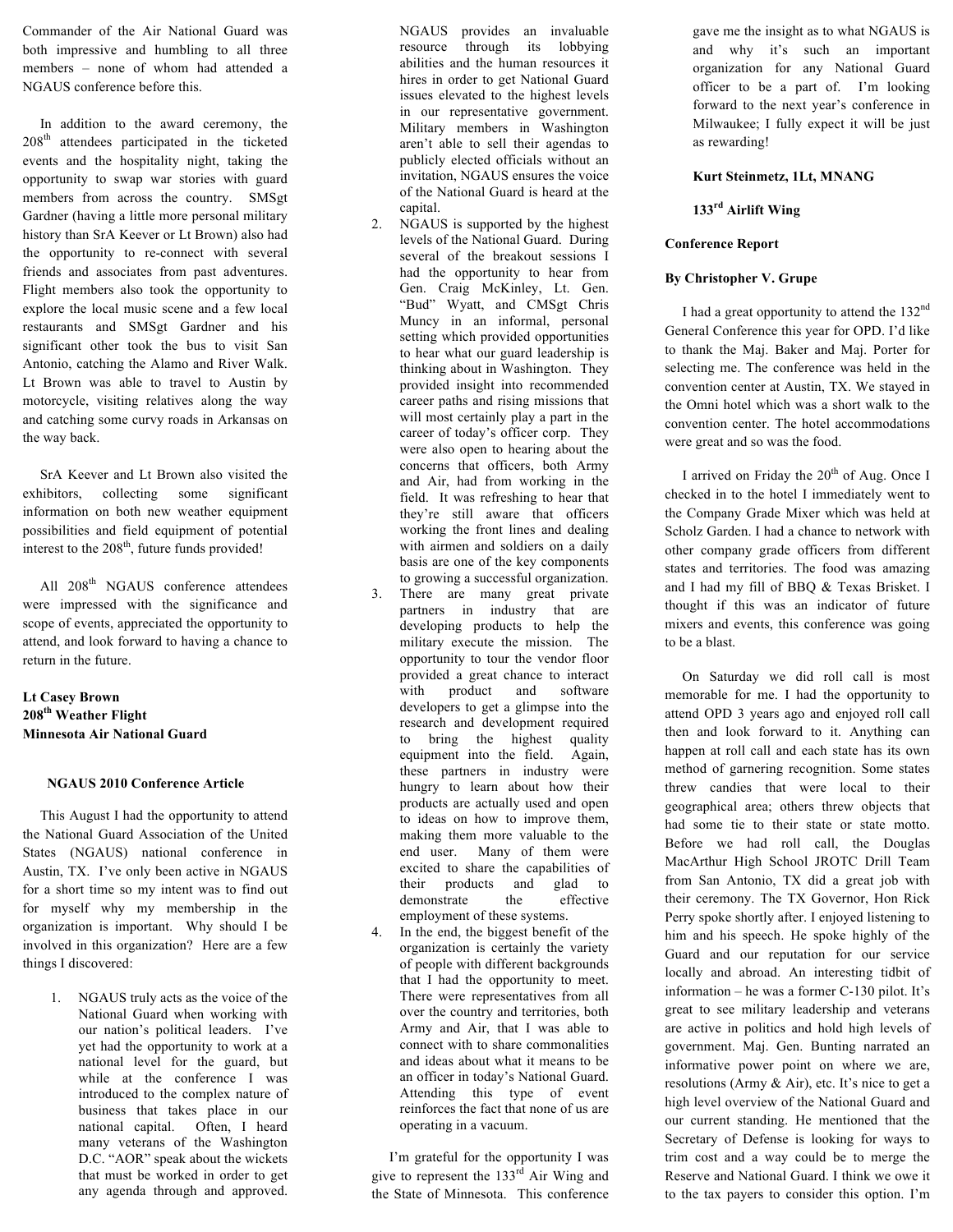sure there could be many challenges or hurdles towards making that happen.

 Saturday evening's Governors Reception was great. This was another fine meal with Texas style entertainment. I was surprised by a visit from my fiancée. CPT Kline had arranged her visit and kept it a secret. We haven't had an opportunity to spend much time with each other due to schedules, travel, etc. This was a nice surprise and I was happy she came out for the evening. The Rodeo was perfect. Jane (fiancée) had a chance to meet with some of the other officers from MN at the hospitality suite. This was another introduction for her into the Guard family and she likes our culture and everything we represent and proud of us.

 Each day we had the opportunity to network and interact with other officers from different states. Discussion ranged from upward mobility, current state of affairs within the National Guard, challenges we face, and our future. This conference also gave me a chance to reach out to other company grade officers within the MN Guard from different units and attend several OPD sessions. The most notable for me was our last OPD session on diversity. It was hosted by COL Berry Ondra and he brought a different twist or perspective to diversity. This is a tough subject to talk about or lecture. COL Ondra mixed in a sense of humor and provocative thought into the discussion. I hadn't laughed that hard in a long time. I think he could easily do stand-up comedy as a second profession and do well at it. COL Berry also brought a science to diversity and hard facts which provoked thought. He had a tough time slot to lecture it was after lunch towards the end of the afternoon. If he travels to MN for a lecture I'd definitely enjoy listening to him again.

 The hospitality night is always a blast. I think the challenge is making it back to your room from your initial voyage out. I met two company grade officers from the 1-94 CAV from Duluth. Great guys! They helped me understand that squadrons exist beyond the aviation community.

 The finally was the States Dinner. I had put some time and effort into my Western Attire and so did my battle buddy (CPT Kline). We went all out with the cowboy hats, etc. but were upstaged by the 1-94 CAV guys and their Stetsons. The food and camaraderie was great and lasted throughout the evening. This was a great way to finish the conference.

 This was my second OPD experience with NGAUS. I was new to the National Guard when I was at my first conference. The past seven years in the National Guard have been a learning experience and helped me understand

the business aspects. I see the reason and need to have NGAUS and the benefits they provide to us. NGAUS gives us a voice in politics and can enhance our standing within the uniformed services. Thanks to all for making this trip possible.

## **Regards, CPT Christopher Grupe**

#### **2010 NGAUS General Conference**

This year's conference in Austin, TX was a fantastic experience for Company Grade Officers. The opportunity to hear from the National Guard's senior leadership on critical issues such as the Guard's role over the next few decades was critical to the formative development of us Company Grades. In addition, the inherent networking with leaders and peers from other components and states during social events was beneficial as it allowed us to increase our base of contacts.

 We had the opportunity to attend several OPD sessions of which I found the session with NGB Chief, General McKinley, the most interesting. The primary topic of this OPD was the question of the National Guard remaining an Operational Reserve. This question strikes me as relevant and not as simple as I had first thought. There are so many aspects of the question to consider such as what would the ARFORGEN cycle look like, where would deployments occur, and the effects on retention. This is the subject that the Company Grade Caucus has taken up and there has been a lot of email correspondence on the topic since the adjournment of the conference.

 The Company Grade Caucus focused on elections and our new Area V company grade rep, CPT Laura Pratt from Indiana, has been true to her word about increasing the communication channels to the officers in the field. We have received no less than one email a week detailing correspondence with senior guard leadership.

 The industry exhibits are always a crowd favorite at the convention. As an avid player of Modern Warfare 2 on the Play station 3, I was impressed with some of the newer virtual combat trainers displayed at the convention. The static displays of some of the newer vehicular platforms such as the Bradley Mortar Vehicle were interesting as well.

 The social events were excellent this year. Starting with the Company Grade Mixer at Scholz Garden, the evenings were packed with opportunities to enjoy Austin and sport a Stetson. Additional events included the Governor's Reception with a Rodeo and a

performance by Rick Trevino, hospitality night, and the State's Dinner wrapping it up. During these events we were able to meet many officers from around the country.

 The 2010 NGAUS General Conference was a success and I highly recommend attendance of the 2011 event. I hope to see you in Milwaukee.

#### **Submitted by CPT Alvin Graham**

#### **Rally in Milwaukee in 2011**

 The National Guard Association annual conference was held in San Antonio, TX this year and what a wonderful event it was. National Guard soldiers and airmen from all over the fifty states and territories assembled for a historic weekend of meetings, conferences and special events. The theme this year was Texas Formal which meant blue jeans, a white western shirt, and a cowboy hat. We were really a sight to see. Of course, our friends from the Cavalry came with their Stetsons and spurs and gave the Minnesota delegation an air of authenticity.

 As a company grade officer this was an exciting and thrilling event to attend. Too often I learn about new initiatives in the Army through a newsletter, online article, or the Army Times. It was eye opening and illuminating to learn where the Army and the National Guard are going through the remarks of such leaders as: Admiral James A. Winnefeld, Jr., USN, Commander of NORTHCOM, or General James D. Thurman, Commander of FORSCOM, and Major General Raymond W. Carpenter, Chief National Guard Bureau.

 Admiral Winnefeld spoke to the audience about States' rights and how it was his intention to turn the NORTHCOM culture away from providing a Joint Task Force, to a state requiring assistance, to a Joint Support Force. He emphasized the importance of the National Guard in homeland defense and the constitutional and historical perspective of that mission.

 General Thurman spoke about returning to our roots as an expeditionary force. He cautioned that we were becoming too dependent upon contractor assets. He shared a concern that the Army was getting too used to moving into mature theaters pre-set by Army contractors. He urged leaders to train skill-sets required for moving into areas where little to no assets are available. He reminded the audience that one failing we have in the Army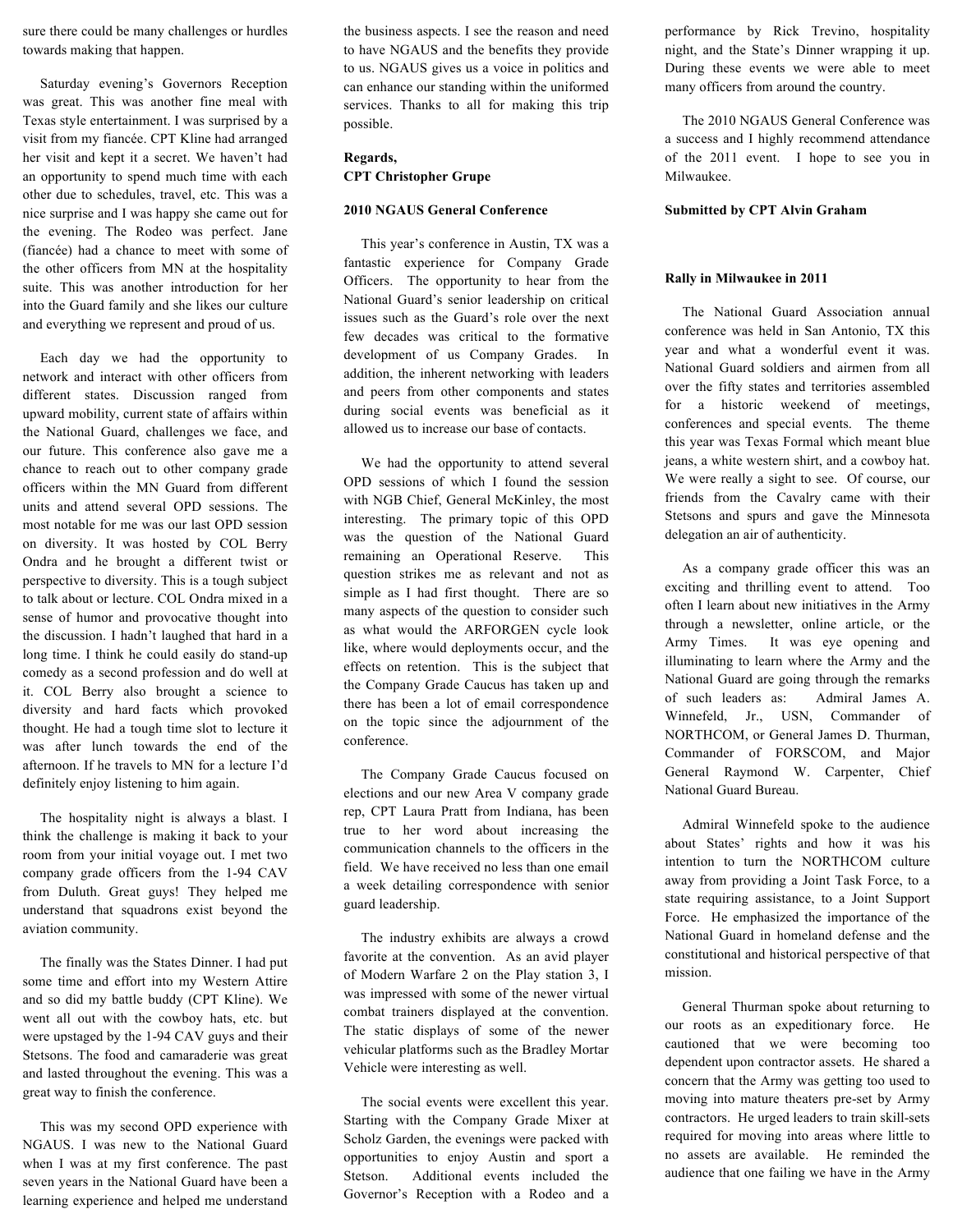is the tendency to train for the next war with the lessons learned from the past war.

 General Carpenter spoke to the company grade officers during lunch. He spoke about deployments, the ARFORGEN model, and the need for increased soldier care. He spoke about the rise of suicides within our ranks and the need for every leader to be a soldier sensor. After his comments he took questions from the audience for over an hour.

It truly was an honor to be part of the Minnesota delegation. I urge all of my fellow officers to join me next year in Milwaukee. For golf enthusiasts Milwaukee is only a short distance from Kohler, Wisconsin which is home to no less than five championship level golf courses. For those motorcycle enthusiasts there will be a "freedom ride" next year in honor of the ten year anniversary of 9/11.

#### **Respectfully,**

#### **CPT John G Donovan Joint Forces Headquarters MN Army National Guard**

#### **Conference%Report**

#### **By CPT Christopher P. Kline**

 I had the privilege to attend the 132nd General Conference this year in a TDY status. The conference was held in Austin Texas at the Austin Convention Center with nearly 5,000 attendees in presence. The theme of this year's event being "The National Guard: America's Solution," and it quite fitting!

 Hotel accommodations were great and within walking distance to the Convention Center. There was a bus running looped transportation to the conference, but I found it to be easier just to walk. The only downside to the accommodations was that attendees were spread between five hotels across the city; it would have been nice to be all located at on site if possible to allow for more interactions/networking with members from the different states.

 I arrived Friday afternoon and my first objective for the conference was the Company Grade Mixer. Here all Captains and below gather together for camaraderie, food and drinks. The event took place at Scholz Garden where they served BBQ brisket, chicken, tator salad and peach cobbler. This is a time to meet your peers form the other states, share war stories and build new friendships.

 Next target of opportunity was the Company Grade luncheon/caucus. Business accomplished while there; company level and region level representatives for National level representation were elected and CPT Laura K. Pratt from Indianapolis, IN was elected as our (Region V) representative.

 In parallel meetings, senior Board members were elected, as well as a new chairman. Maj. Gen. Frank Vavala, the Delaware adjutant general, was elected to a two-year term as chairman.

 The Roll Call of States was event was very entertaining and educational, if speakers can be believed. The next time I attend this event, and for ya'll reference, you may want to wear safety glasses and a helmet because there are things flying everywhere!

 One of my Professional Development sessions I attended, and the most memorable one, was on diversity presented by COL Berry Ondra. He put a whole new spin on the concept and made us think of this word in a new light. One key point I took away from this lecture was that "you don't have to endorse to tolerate." I think in some aspect, that statement brought a sigh of relief for a number of us. I will let you all make your own assumptions on what this means. He also recommended a number of good books to read.

 On the technical side of the house I attended a session focused on "C4I Task Force (Army)." The caliber of speakers they get for these events is reason enough to attend. You get to hear things right from the proverbial "horse's mouth" on the concepts, and designs of what is coming down the pipe. You get to ask questions and make recommendations on things will have impact on future generations of soldiers.

 More than 1,500 industry representatives were on hand, along with a sprawling trade show. From what I have been told, the trade show gets better each year and is a must for anyone in uniform who wants to know what could be showing up in the training area or on the battlefield in the near future. I was particularly interested in all the simulator training and brought back a whole lot of literature to review and recommend to my leaders for consideration; especially the kind that can be set up on the drill floor.

 Of interest, Maj. Gen. Tod M. Bunting was never shy about using the chairman's soapbox to push for things such as increased funding for Guard facilities and a more rapid modernization of the Air Guard. Most recently, he suggested the Reserve force be integrated with the Guard, which sparked a wave of mostly supportive e-mails to the Kansan. This was a particularly interesting

concept to hear about, very curious to see how this will play out in the distant future.

 One special guest at the conference spoke to a professional development session. Beau Biden, the attorney general of Delaware and a captain in the Delaware Army Guard, encouraged Guardsmen to feel proud of their organization.

 Despite being the son of Vice President Joe Biden, he said the military is a great "equalizer" and told of being deployed to Iraq as a member of the Judge Advocate General Corps. "I was just another captain," he said. "And I hope I was a good captain." I think the point trying to be made is that it really doesn't matter "who" you are, when you wear the green suit, we all face the same issues while being deployed as well as when we return home.

 The annual NGAUS conference is known for much more than its business sessions and the host state came through with flying colors. The annual Governor's Reception on Saturday evening included a dinner of brisket and baked beans, with a rodeo as after-dinner entertainment.

 The rodeo was quite the event, and for my first one, I got a good taste of the sport when two cowboys who were tossed from their bucking broncs needed medical attention in the arena. It got even rougher when the bull riding started and not one rider was able to stay on for the necessary eight seconds.

 Country singer Ricky Trevino provided post-rodeo entertainment before posing for pictures and signing autographs for appreciative fans when the music ended. Some people may have seen Trevino before. He's performed with the USO show in Iraq.

 I must end on this report with a blurb about hospitality night. To be honest, this event runs through the entire conference and is another venue for you to meet and talk to other guardsmen/women in a more relaxed environment. This year's event could be loosely compared to a pub crawl as many States joined forces to host activities at various locations around the city. It was almost like a scavenger hunt with the grand prize being "finding your way back to your own hotel!"

 The NGAUS Convention was a great experience. I will highly recommend and encourage my peers to attend in the future, as well as to be active members of NGAUS. I greatly appreciate the opportunity I was given to attend the conference TDY. I plan on attending again in the future, which is 27-29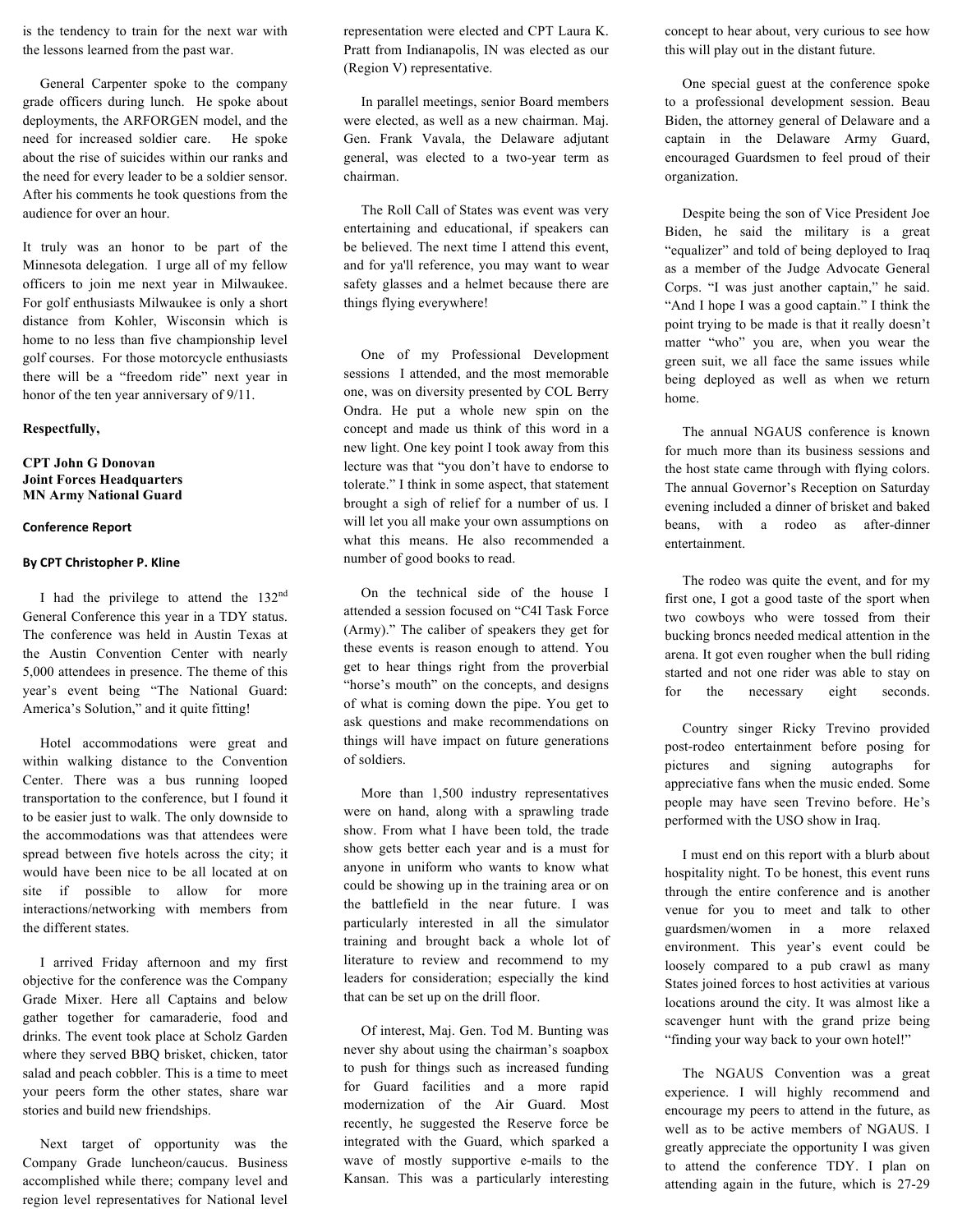AUGUST 2011 in Milwaukee, WI, and yes there is a planned Motorcycle ride for all you enthusiasts!

#### **NGAUS%2010%Article**

#### **By CW4 Peter Panos**

I recently attended the 2010 NGAUS conference in Austin, TX as a representative of the Warrant Officer Corp. One of the requirements for the honor of representing us was that I was required to attend Professional development briefings provided at the conference.

 While I found most the briefings to be interesting and have application to the entire junior warrant and O-grade officers in attendance, two briefings stood out. The first was the EEO brief presented by USAF COL Ondra Berry of the Nevada Air National Guard. Col Berry challenged the audience to incorporate the principal's of diversity in their lives as well as careers. Colonel Berry promotes that "every human being is under construction and has unlimited potential. He challenged the status quo in diversity education and made each participant look at their own bias and preconceived ideas of diversity in a humorous format. Through this humor, he was able to achieve a thoughtful and honest discussion on what has typically been a difficult topic for most individuals and organizations.

 Now, for one of the most disappointing portions of the entire 4-day event, the Warrant Officer Professional Development event. "Go see the exhibits, have lunch and listen to an out of touch, self-serving Senior Warrant Officer tell a room full of junior warrant officers that only senior warrant officers should be in leadership positions within NGAUS. As I chocked on my meal upon hearing this, I started to look around the room and, almost to a person, the look of shock, disgust and just plain dismissal was on everyone's face. Here was a senior leader of the Warrant Officer Corps who has lost sight of a major benefit of the National Guard, we are citizen soldiers, and we bring a wide variety of skills and talents to the table irrespective of our position in the National Guard.

 We had just heard a very passionate and inspiring brief from Col Mark Jones, Commandant of the Warrant Officer Career Collage, about the changing and challenging responsibilities of the Warrant Officer in today's Army and how the Warrant Officer Corps must be prepared to face and even embrace these new responsibilities.

 The Warrant Officer of today is not the same as when I entered the Corps 26 years ago. We were appointed by the Secretary of the Army based upon a sound level of technical and tactical competence, for most of us high school was our highest education level and our formal non-technical training, as we moved up the ranks, consisted of a few correspondence courses and on rare occasion, a two week or so residency course were we would usually be on the golf course by 1200. Thankfully, in 2002 the Army Training and Leader Development Panel (ATLDP) focused on training and leader development requirements for Warrant Officers as the Army transforms to the Future Force.

 The Warrant Officers Corps has a legacy, a core value, of the "Quiet Professional"; as such, we do not seek promotions or awards. We strive to be the best at what we do. We strive to better our units and fellow soldiers by our professionalism and knowledge. While junior warrants need to embrace this legacy and strive to uphold this core value, we as leaders and mentors for the future of the Warrant Officer must realize that the next generation of Warrant Officers are looking to build on our successes. We must therefore be willing to pass the leadership torch on to them, and stand by to give guidance and direction when needed.

 The Warrant Officer of today must now take the honor and respect we have earned as "The Quite Professional" to the next level, one of ever increasing responsibility and leadership.

 So, what did I learn from the 2010 NGAUS National conference? To get involved, you cannot make change if you are always sitting on the sidelines, letting someone carry the burden and the complaining when the organization does not seem to respond to our concerns. The Warrant Officer Corps has a seat on the NGAUS Board of Directors; it is incumbent upon us to use this position to advance our profession and strengthen our position as the "Quiet Professional" in both the technician and leadership role.

#### **UPCOMING GENERAL CONFERENCES**



**133rd General Conference**  Aug. 27 - 29, 2011 in Milwaukee

Hosted by the Wisconsin National Guard

**134th General Conference**  Sept. 10 - 12, 2012 in Reno

Hosted by the Nevada National Guard

**135th General Conference**

2013 in Honolulu Hosted by the Hawaii National Guard

**136th General Conference** 2014 in Chicago Hosted by the Illinois National Guard

## **Future State Conference**



**2011 NGAMN State Conference** Rochester, MN Kahler Hotel

March 25-27 2011

**2012 NGAMN State Conference** DECC Duluth, Minnesota April 27-29, 2012

#### **2013 NGAMN State Conference**

Central Minnesota Location TBD April 26-28, 2013

| <b>CHANGE OF INFORMATION FORM</b>                                   |
|---------------------------------------------------------------------|
| RANK                                                                |
| <b>FIRST</b>                                                        |
| MIDDLE                                                              |
| LAST                                                                |
| ADDRESS                                                             |
| Mail to:                                                            |
| <b>NGAMN</b><br>3530 East Medicine Lake Blvd.<br>Plymouth, MN 55441 |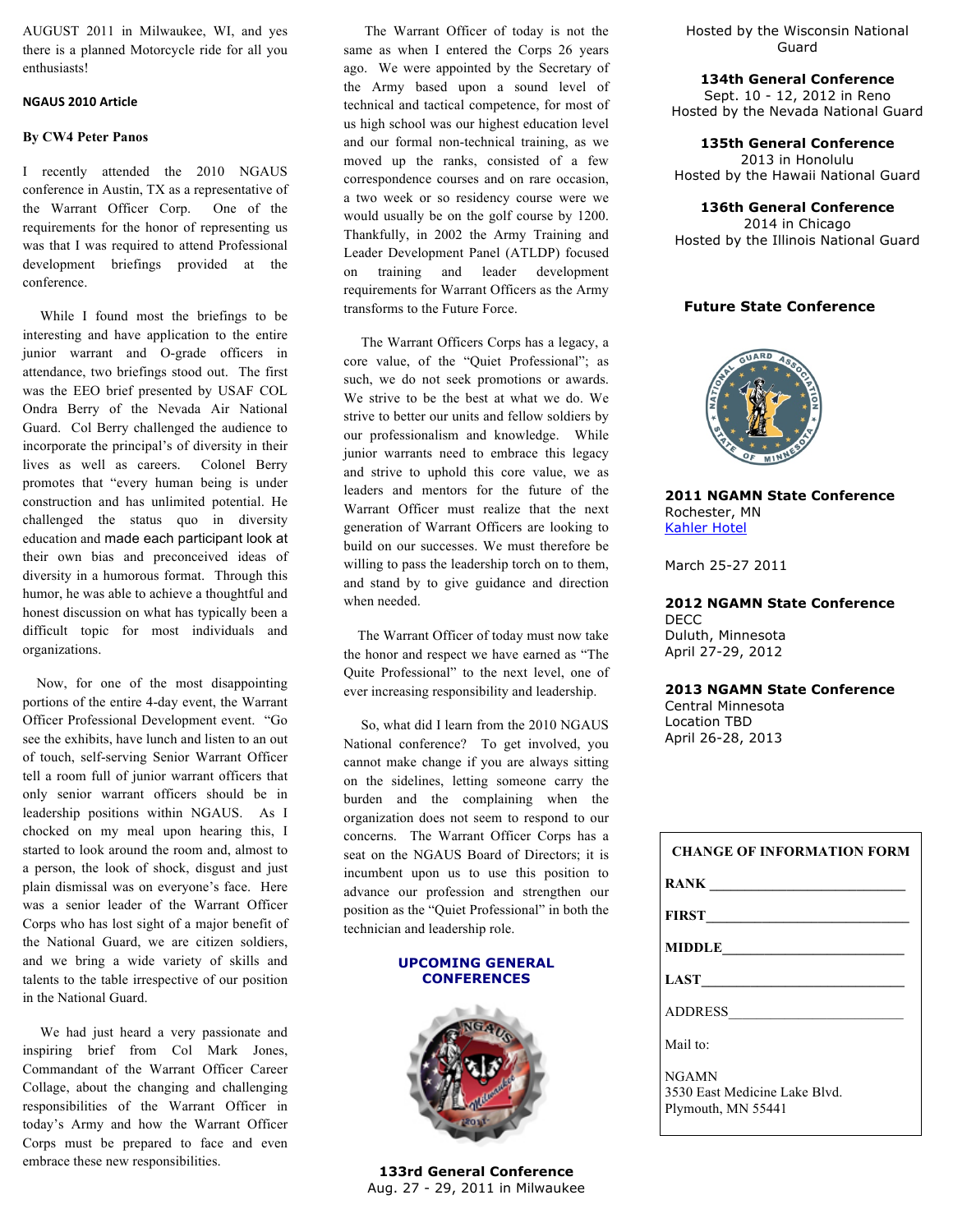#### **WE WANT TO HEAR FROM YOU**

 If you have any questions or opinions about something you read in the Vikang Newsletter, mail to NGAMN, 3530 E. Medicine Lake Boulevard, Plymouth, MN, 55441 or e-mail to **excdir2@aol.com** Items are subject to editing for style, clarity, accuracy, length and propriety.

#### **EXECUTIVE BOARD MEMBERS**

President-MAJ Kent Porter Vice President Air-Col Deon Ford Vice President Army-MAJ Kip Fondrick Exec Dir-CW5 (BVT) (Ret) Walter D. Schulz Secretary-Lt Col Donald Dahlquist Treasurer-COL (Ret) Albin Timm Webmaster-MAJ (Ret) Carl Madsen Company Grade Rep-CPT Jeff Gardner Company Grade Vice-1Lt Kurt M. Steinmetz Brigade-1LT David Adams Alternate Rep-CPT Peter Decrans RSG-2LT Cory Johnson Alternate-1LT Karly Mangen Division/Separates-CPT Christopher P. Kline Alternate Rep-MAJ John Wisniewski 133 AW/HW-Lt Col Mark Schutta Alternate Rep-Lt Col Paul Jacobsen 148 FW- 1Lt Christopher Rogge

Alternate Rep-1Lt Troy Hendrickson JFHQ- MAJ Joseph Sharkey Aviation-MAJ Patricia Baker Alternate CPT Shannon Gregory Troop Command-CPT Aaron Oelschlager Warrant Officer-CW2 Keith Schweitzer Retired Officers-CW5 (Ret) Richard Hathaway Alternate –Col (ret) Larry Burda Legislative Liaison-Maj Brian C. Winter Legislative Alternate-MAJ (Ret) Carl Madsen

#### **Militia Insurance Trust 20 September 2010**

This past month has been busy with the New York Life's agreement to issue a new term life plan – *The Guardian Plan* effective January 1, 2011, the start of enrollments in New York.

We are hopeful that enrollment activities for the *NEW* "**Guardian Plan**" will commence on 1 January 2011. Here are some of the key features:

- Eligibility: Guard members between age 17 and 50; Dependent spouse and child coverage is also available.<br>• \$10,000 Guaranteed Issue coverage available to new quard members who enroll within 90 days of enlistment
- \$10,000 Guaranteed Issue coverage available to new guard members who enroll within 90 days of enlistment; \$5,000 of Guaranteed Issue coverage for spouses and children.
- Coverage amounts maximum is \$20,000 on the member and spouse and \$15,000 on dependent children.
- Coverage continues to age 100 with 50% benefit reductions at ages 60, 70 and 75.
- The CSR requirements will remain the same with periodic reviews by New York Life.

The Trust has been working with New York Life on developing this new plan for over five years and we are very happy this will be launched in January.

**New York National Guard enrollments** began in August with Mac enrolling 124. What a great start!!!

Financial Stability - New York Life, a recognized leader in the group insurance field, is one of the largest and most respected life insurance companies in the nation. They consistently receive the highest possible ratings for financial strength from some of the industries principal rating agencies. A.M. Best  $(A++)$ , Fitch Ratings (AAA), Standard & Poor's (AAA) and Moody's Investors Service (Aaa)\*.

Austin Jenkins

Disclaimer. "The Vikang Newsletter is published for members of the Minnesota National Guard Association. It is not an official publication. Opinions expressed do not necessarily represent those of the Adjutant General, The Minnesota National Guard or the State of Minnesota."

## **NGAMN CORPORATE MEMBERS AND SPONSOR MAY ABE FOUND ON PAGE 10 VISIT NGAMN.ORG for more information on our Corporate Sponsors**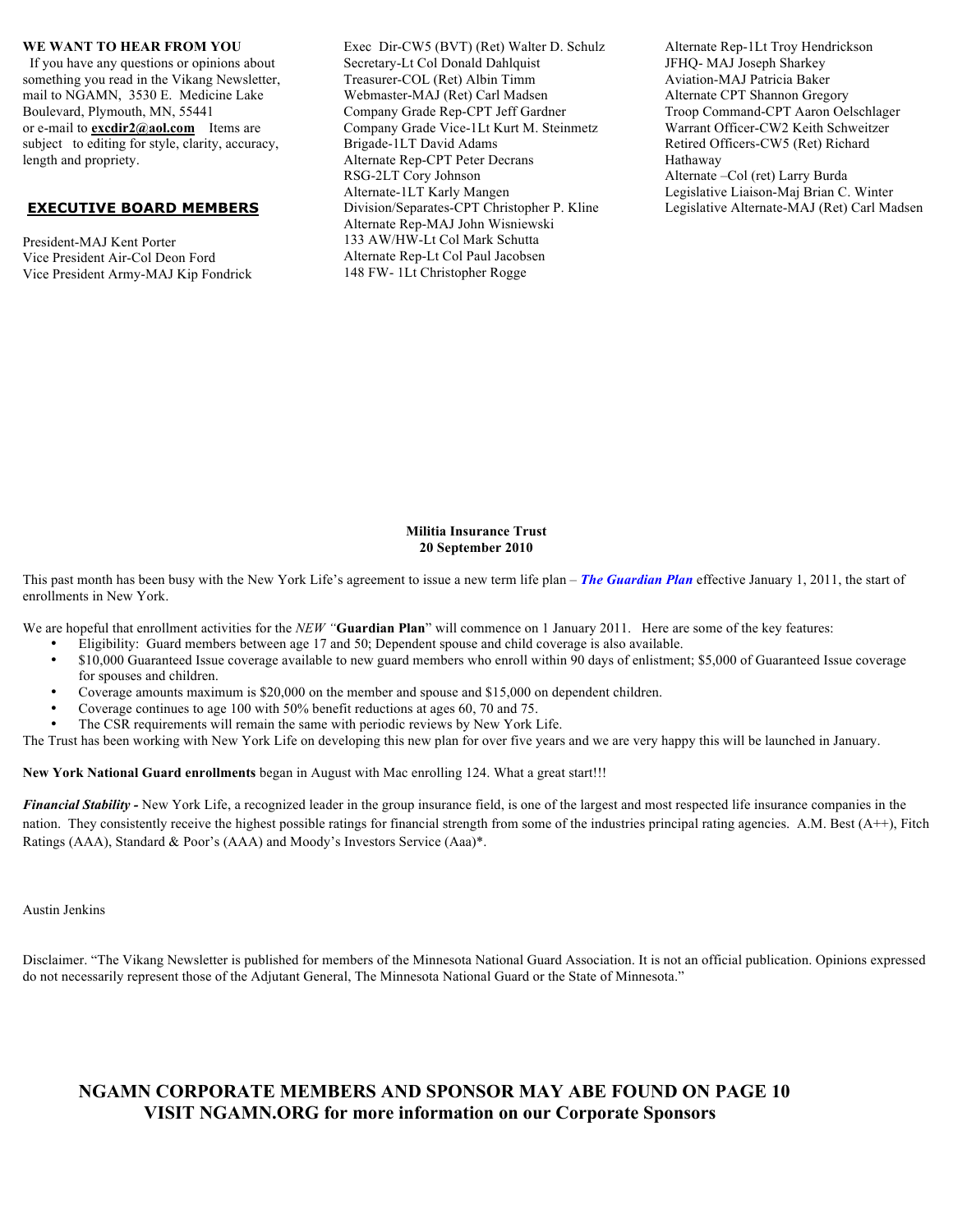#### 2011 Membership Enrollment Form

#### National Guard Association of Minnesota

#### 3530 East Medicine Lake Boulevard

#### Plymouth, MN 55441

#### Phone: 763-545-1391 Fax: 763-543-8034

#### NGAMN.ORG

| Amount Due _________________________(See table below) Make check payable to NGAMN send to address above                                                                                                                                               |                                      |         |                               |                                        |         |                              |         |                              |                                           |                 |                 |      |                                                                                                                                                |  |
|-------------------------------------------------------------------------------------------------------------------------------------------------------------------------------------------------------------------------------------------------------|--------------------------------------|---------|-------------------------------|----------------------------------------|---------|------------------------------|---------|------------------------------|-------------------------------------------|-----------------|-----------------|------|------------------------------------------------------------------------------------------------------------------------------------------------|--|
| To pay by credit card, fill out the following: Check credit card type: Master Card [ ] Visa [ ]                                                                                                                                                       |                                      |         |                               |                                        |         |                              |         |                              |                                           |                 |                 |      |                                                                                                                                                |  |
|                                                                                                                                                                                                                                                       |                                      |         |                               |                                        |         |                              |         |                              |                                           |                 |                 |      |                                                                                                                                                |  |
|                                                                                                                                                                                                                                                       | $0 - 1$                              | $0 - 2$ | $0 - 3$                       | $0 - 4$                                | $0 - 5$ | 0-6                          | $0 - 7$ | 0-8                          | WO1                                       | CW <sub>2</sub> | CW <sub>3</sub> | CW4  | CW <sub>5</sub>                                                                                                                                |  |
| State                                                                                                                                                                                                                                                 | \$15                                 | \$15    | \$20                          | \$30                                   | \$35    | \$35                         | \$40    | \$40                         | \$15                                      | \$15            | \$20            | \$30 | \$30                                                                                                                                           |  |
| National                                                                                                                                                                                                                                              | \$30                                 | \$45    | \$59                          | \$72                                   | \$85    | \$108                        | \$123   | \$139                        | \$26                                      | \$35            | \$46            | \$59 | \$73                                                                                                                                           |  |
| <b>TOTAL:</b>                                                                                                                                                                                                                                         | \$45                                 | \$60    | \$79                          | \$102                                  | \$120   | \$143                        | \$163   | \$179                        | \$41                                      | \$50            | \$66            | \$89 | \$103                                                                                                                                          |  |
| Active Life NGAUS Membership: one lump sum payment of \$1,000.00 or over two years in four \$250 installments.<br>Active State Life Membership: one lump sum payment of \$250<br>For Retired Officers: NGAUS Life Member \$125 State Life Member \$50 |                                      |         |                               |                                        |         |                              |         |                              |                                           |                 |                 |      | Newly Commissioned Officer and Warrant Officers receive free membership for period of one year and any portion of the year in which appointed. |  |
|                                                                                                                                                                                                                                                       |                                      |         |                               |                                        |         | <b>GROUP REPRESENTATIVES</b> |         |                              |                                           |                 |                 |      |                                                                                                                                                |  |
|                                                                                                                                                                                                                                                       | "1st Brigade" 1LT David Adams        |         |                               |                                        |         |                              |         |                              | "RSG" 2LT Cory Johnson                    |                 |                 |      |                                                                                                                                                |  |
|                                                                                                                                                                                                                                                       | "Division/Separates" CPT Chris Kline |         |                               |                                        |         |                              |         |                              | "133 AW/HQ" Lt Col Mark Schutta           |                 |                 |      |                                                                                                                                                |  |
|                                                                                                                                                                                                                                                       | "148 FW" 1Lt Christopher Rogge       |         |                               |                                        |         |                              |         | "JFHQ" MAJ Joseph J. Sharkey |                                           |                 |                 |      |                                                                                                                                                |  |
|                                                                                                                                                                                                                                                       |                                      |         | "Aviation" MAJ Patricia Baker |                                        |         |                              |         |                              | "Troop Command" CPT Aaron Oelschlager     |                 |                 |      |                                                                                                                                                |  |
|                                                                                                                                                                                                                                                       |                                      |         |                               | "Warrant Officer" CW2 Keith Schweitzer |         |                              |         |                              | "Retired Officers" CW5 Richard Hathaway   |                 |                 |      |                                                                                                                                                |  |
|                                                                                                                                                                                                                                                       |                                      |         |                               | "Webmaster" MAJ (ret) Carl Madsen      |         |                              |         |                              | "Legislative Liaison" Maj Brian C. Winter |                 |                 |      |                                                                                                                                                |  |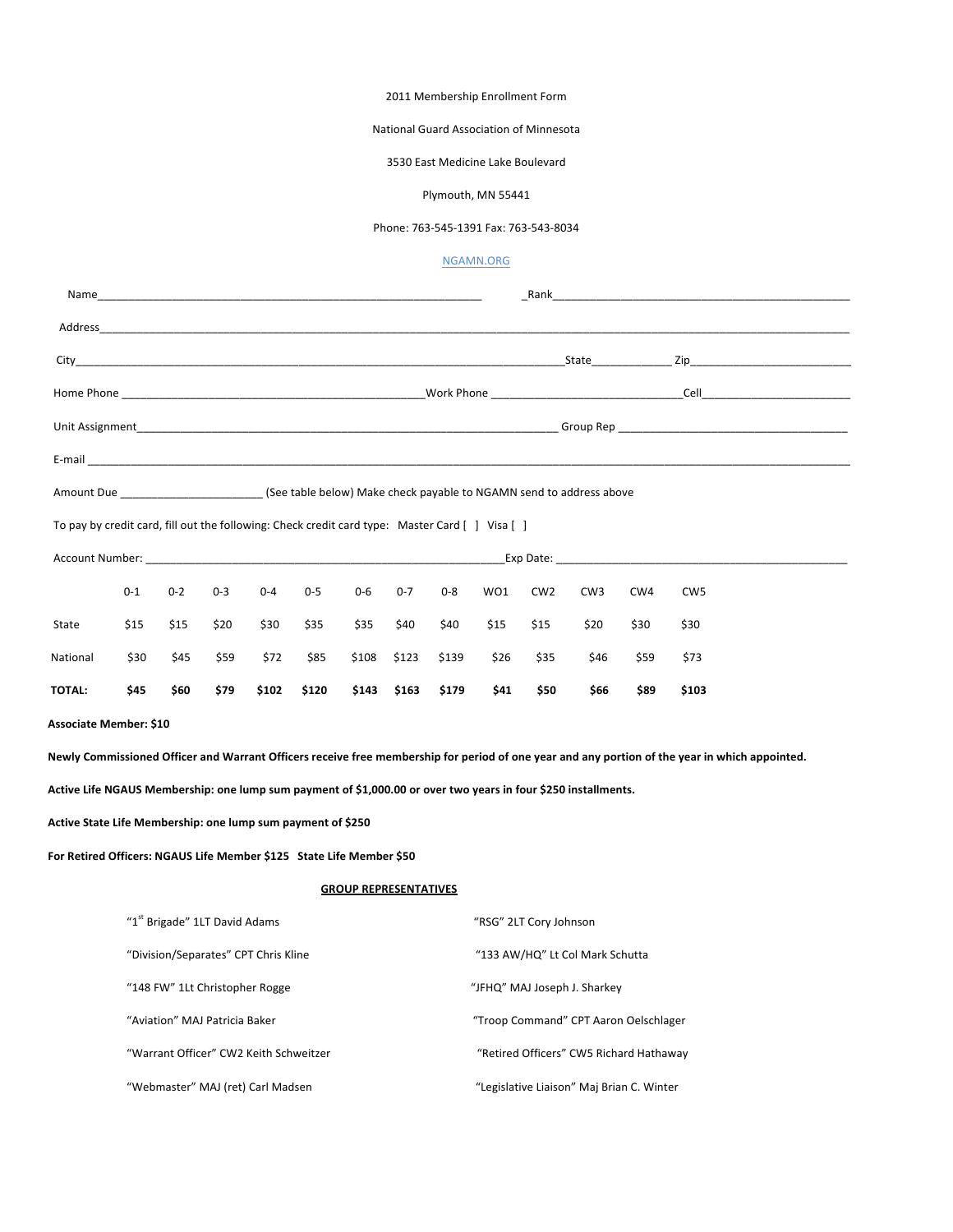

COLUMBIA<br>USOUTHERN<br>UNIVERSITY

Superior Service. Flexible Programs. Extraordinary Value.





**NORTHROP GRUMMAN** 

















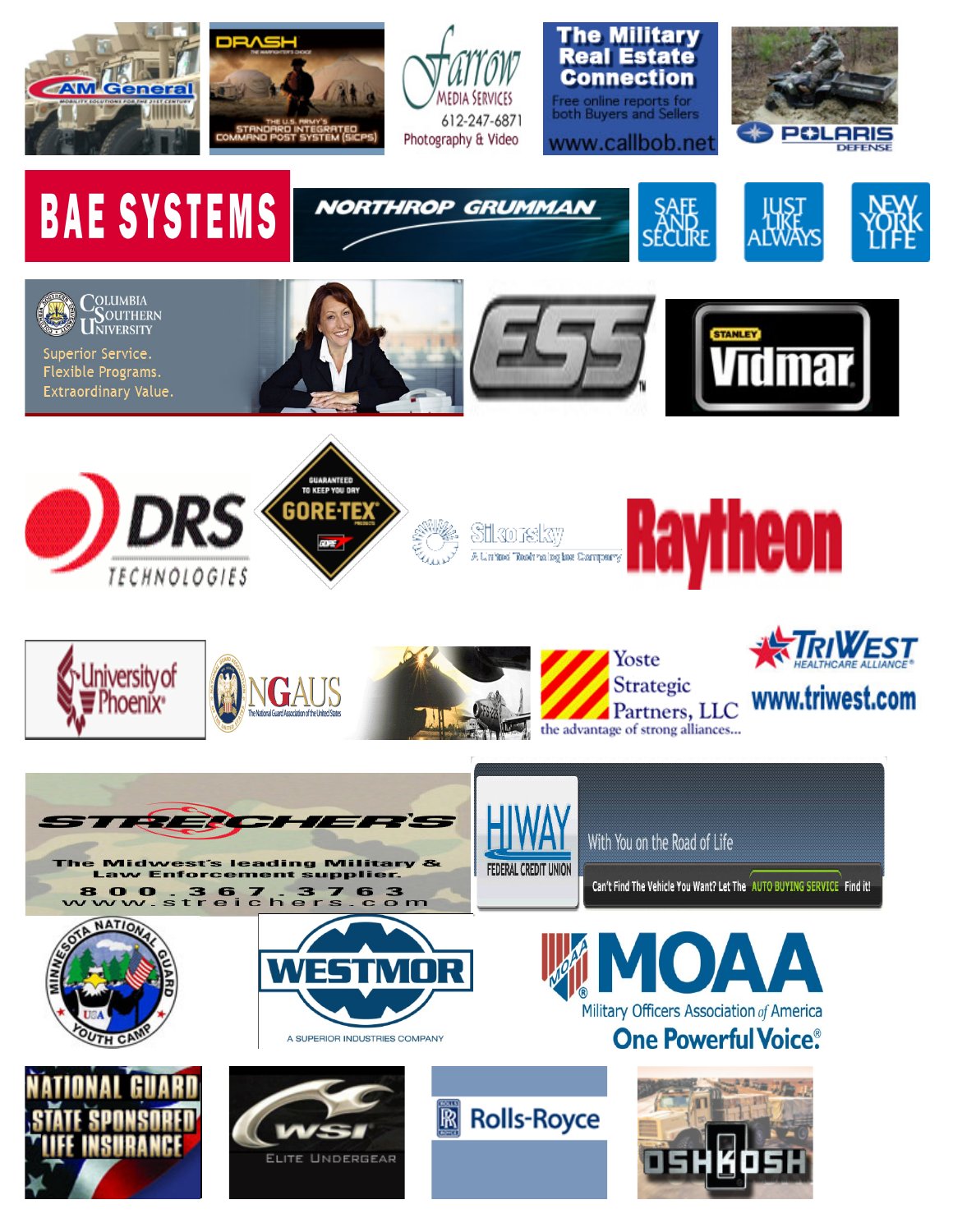

## \*\*\* ALL OFFICERS, ACTIVE OR RETIRED AND GUESTS \*\*\*

Are Invited To Share Some Holiday Cheer At Our Annual

## MINNESOTA NATIONAL GUARD ASSOCIATION

# OFFICERS' HOLIDAY PARTY



## FRIDAY, 3 DECEMBER 2010

FORT SNELLING OFFICERS' CLUB - BALLROOM 395 Hwy 5 and Post Road, St Paul, MN, 55111

Upstairs to the left / Club is Handicap Accessible

## ATTIRE is Business / Business Casual

## COCKTAILS 1800 hours DINNER 1900 hours

This is a time to renew old friendships and make new ones! JOIN US FOR AN EVENING OF FUN!!

## MENU SELECTIONS

Prime Rib 10 oz with Au Jus, twice Baked Potato, Roasted Vegetables, House Salad, Rolls and Butter, Vanilla Ice Cream with Chocolate Sauce and Coffee or Tea / \$26

OR

Parmesan Walleye 9 oz sautéed in parmesan bread crumbs, Rice Pilaf, Roasted Vegetables, House Salad, Rolls and Butter, Vanilla Ice Cream with Chocolate Sauce and Coffee or Tea / \$26

Please Detach and Return this Reservation Form with Your Check Made Payable To " NGA-MN Officers' Fund" by November 23rd.

| Name              |             |              |     |
|-------------------|-------------|--------------|-----|
| <b>Guest Name</b> |             |              |     |
| Address           |             |              |     |
| City              |             | <b>State</b> | 7in |
|                   | Telephone ( |              |     |
| Email             |             |              |     |
|                   |             |              |     |

MENU SELECTION: Prime Rib | 1\$26.00 Parmesan Walleye [ ] \$26.00

Total amount enclosed (Make check payable to "NGA-MN Officers' Fund") \$\_\_\_\_\_\_\_\_\_\_

Mail to:

COL (Bvt)(Ret) Jeri Longfellow 538 Wildflower Road Burnsville, MN 55306-5293 (952) 435-0632 or email: geraldine.longfellow@us.army.mil